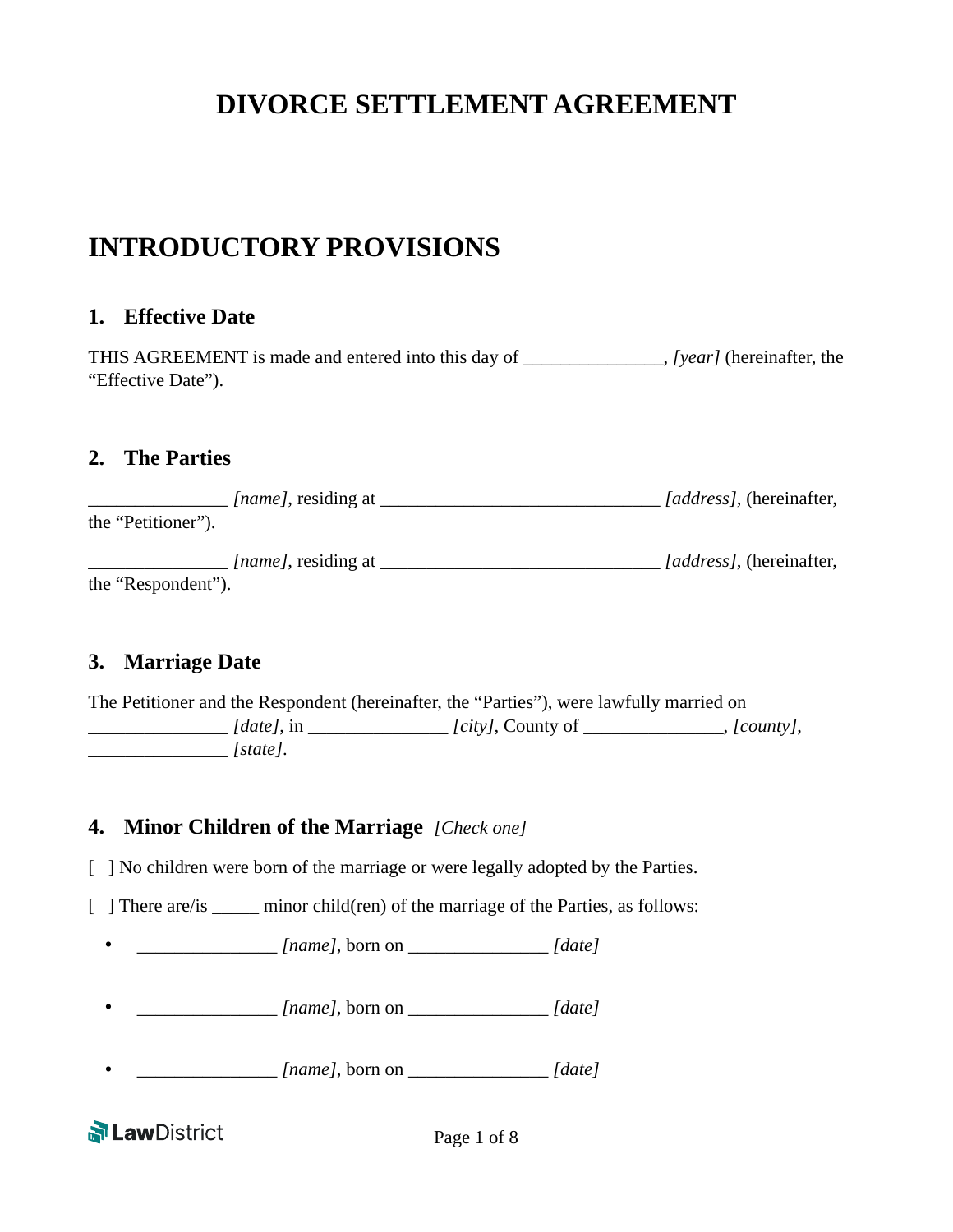## **5. Separation Date**

The Parties separated on or about \_\_\_\_\_\_\_\_\_\_\_\_\_\_\_\_*[date]*, and are currently living separate and apart.

## **6. Cause of dissolution**

The Parties agree that the dissolution of the marriage is a result of irreconcilable differences, and there is no possibility of reconciliation.

## **7. Purpose of the Divorce settlement agreement**

The purpose of this agreement (hereinafter, the "Agreement") is to establish a final and complete settlement of all rights and obligations between the Parties, including all property rights and all rights and obligations concerning spousal support and child custody and visitation, if applicable.

## **8. Declaration of disclosure**

The Parties are fully advised and informed of the property, estate, and prospects of the other, and both have been fully advised and informed by their respective attorneys of their rights and liabilities against and to the other.

# **CHILD CUSTODY AND VISITATION RIGHTS**

## **9. Custody** *[Check if applicable]*

[ ] The Parties agree that both parents are fit and proper persons to have the care, custody, and control of the minor child(ren). Each parent will have **joint legal custody** of the minor child(ren) so that there shall be joint decision-making by the parents.

[ ] The Parties agree that the [ ] Petitioner [ ] Respondent will have **sole legal custody** of the minor child(ren), and has the primary right to decide regarding matters of health, education, and welfare in the child's best interests. The other party may make emergency decisions regarding the health or safety of the child(ren) when the child(ren) is in their physical care and control.

[ ] The Parties agree that the child will primarily reside with the [ ] Petitioner [ ] Respondent.

[ ] The Parties agree to the following additional custodial provisions: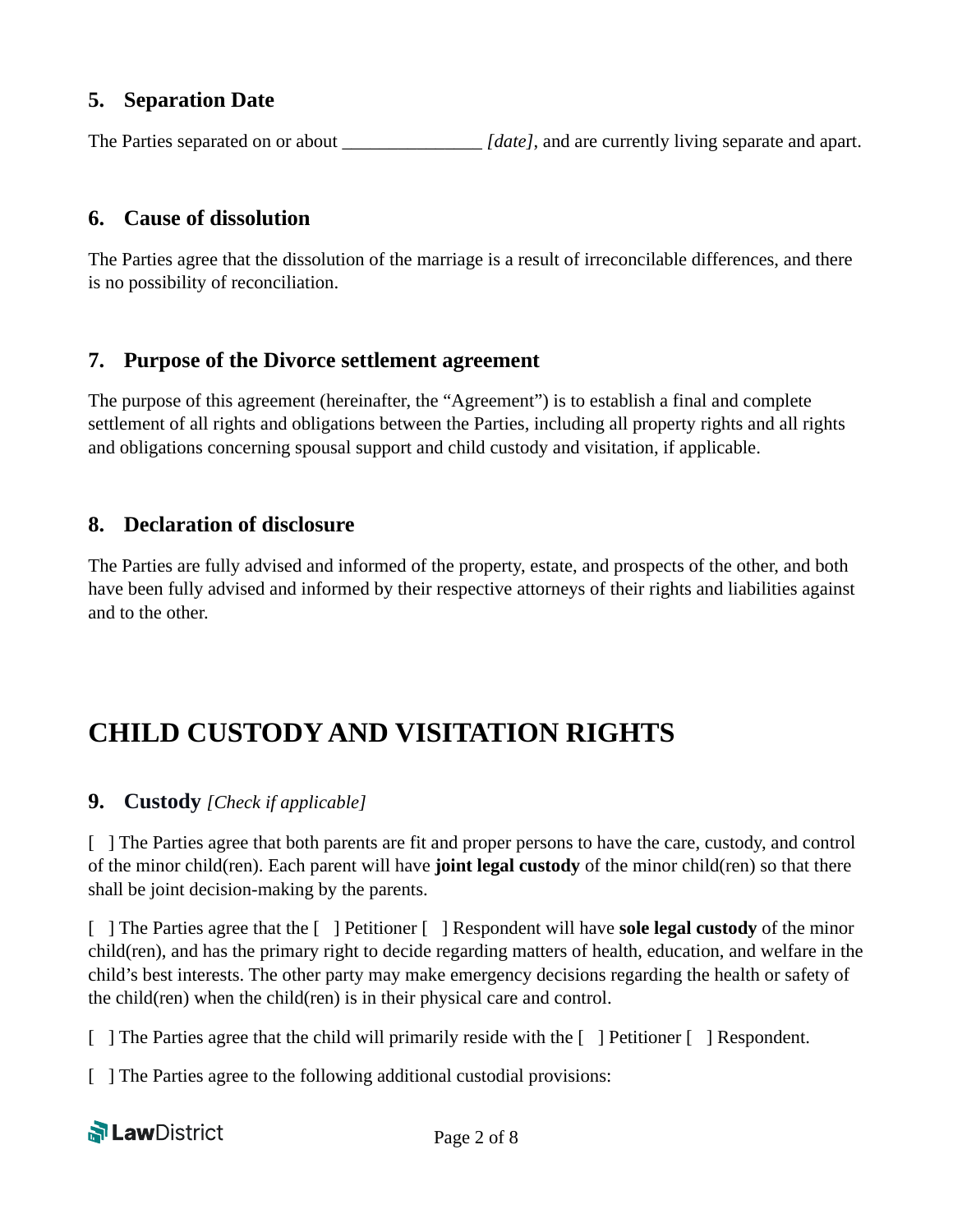## **10. Parenting time / visitation** *[Check if applicable]*

[ ] The Parties agree to the following parenting time and visitation schedule:

# **CHILD SUPPORT**

## **11. Child Support Payment provisions** [Check if applicable]

[ ] Neither party shall pay child support to the other. Each party shall provide direct support for the minor child(ren) for those periods when the child(ren) is/are in his/her physical care and control.

\_\_\_\_\_\_\_\_\_\_\_\_\_\_\_\_\_\_\_\_\_\_\_\_\_\_\_\_\_\_\_\_\_\_\_\_\_\_\_\_\_\_\_\_\_\_\_\_\_\_\_\_\_\_\_\_\_\_\_\_\_\_\_\_\_\_\_\_\_\_\_\_\_\_\_\_\_\_\_\_\_\_\_ \_\_\_\_\_\_\_\_\_\_\_\_\_\_\_\_\_\_\_\_\_\_\_\_\_\_\_\_\_\_\_\_\_\_\_\_\_\_\_\_\_\_\_\_\_\_\_\_\_\_\_\_\_\_\_\_\_\_\_\_\_\_\_\_\_\_\_\_\_\_\_\_\_\_\_\_\_\_\_\_\_\_\_ \_\_\_\_\_\_\_\_\_\_\_\_\_\_\_\_\_\_\_\_\_\_\_\_\_\_\_\_\_\_\_\_\_\_\_\_\_\_\_\_\_\_\_\_\_\_\_\_\_\_\_\_\_\_\_\_\_\_\_\_\_\_\_\_\_\_\_\_\_\_\_\_\_\_\_\_\_\_\_\_\_\_\_

\_\_\_\_\_\_\_\_\_\_\_\_\_\_\_\_\_\_\_\_\_\_\_\_\_\_\_\_\_\_\_\_\_\_\_\_\_\_\_\_\_\_\_\_\_\_\_\_\_\_\_\_\_\_\_\_\_\_\_\_\_\_\_\_\_\_\_\_\_\_\_\_\_\_\_\_\_\_\_\_\_\_\_ \_\_\_\_\_\_\_\_\_\_\_\_\_\_\_\_\_\_\_\_\_\_\_\_\_\_\_\_\_\_\_\_\_\_\_\_\_\_\_\_\_\_\_\_\_\_\_\_\_\_\_\_\_\_\_\_\_\_\_\_\_\_\_\_\_\_\_\_\_\_\_\_\_\_\_\_\_\_\_\_\_\_\_ \_\_\_\_\_\_\_\_\_\_\_\_\_\_\_\_\_\_\_\_\_\_\_\_\_\_\_\_\_\_\_\_\_\_\_\_\_\_\_\_\_\_\_\_\_\_\_\_\_\_\_\_\_\_\_\_\_\_\_\_\_\_\_\_\_\_\_\_\_\_\_\_\_\_\_\_\_\_\_\_\_\_\_

\_\_\_\_\_\_\_\_\_\_\_\_\_\_\_\_\_\_\_\_\_\_\_\_\_\_\_\_\_\_\_\_\_\_\_\_\_\_\_\_\_\_\_\_\_\_\_\_\_\_\_\_\_\_\_\_\_\_\_\_\_\_\_\_\_\_\_\_\_\_\_\_\_\_\_\_\_\_\_\_\_\_\_ \_\_\_\_\_\_\_\_\_\_\_\_\_\_\_\_\_\_\_\_\_\_\_\_\_\_\_\_\_\_\_\_\_\_\_\_\_\_\_\_\_\_\_\_\_\_\_\_\_\_\_\_\_\_\_\_\_\_\_\_\_\_\_\_\_\_\_\_\_\_\_\_\_\_\_\_\_\_\_\_\_\_\_ \_\_\_\_\_\_\_\_\_\_\_\_\_\_\_\_\_\_\_\_\_\_\_\_\_\_\_\_\_\_\_\_\_\_\_\_\_\_\_\_\_\_\_\_\_\_\_\_\_\_\_\_\_\_\_\_\_\_\_\_\_\_\_\_\_\_\_\_\_\_\_\_\_\_\_\_\_\_\_\_\_\_\_

[ ] Respondent will pay Child support in the amount of \$\_\_\_\_\_\_\_\_\_\_\_\_\_\_ *[dollars]* per month.

[ ] Petitioner will pay Child support in the amount of \$\_\_\_\_\_\_\_\_\_\_\_\_\_\_ *[dollars]* per month.

[ ] The Parties agree to the following additional child support provisions:

# **SPOUSAL SUPPORT**

## **12. Spousal Support Payment provisions** *[Check if applicable]*

[ ] Neither party will receive spousal support from the other.

| ] Respondent will pay spousal support in the amount of \$_ |    | <i>[dollars]</i> per month.         |
|------------------------------------------------------------|----|-------------------------------------|
| Spousal support payment will begin on                      | 20 | and will continue to be paid on the |
| first day of each month thereafter for a total period of   |    | years. Spousal support payments     |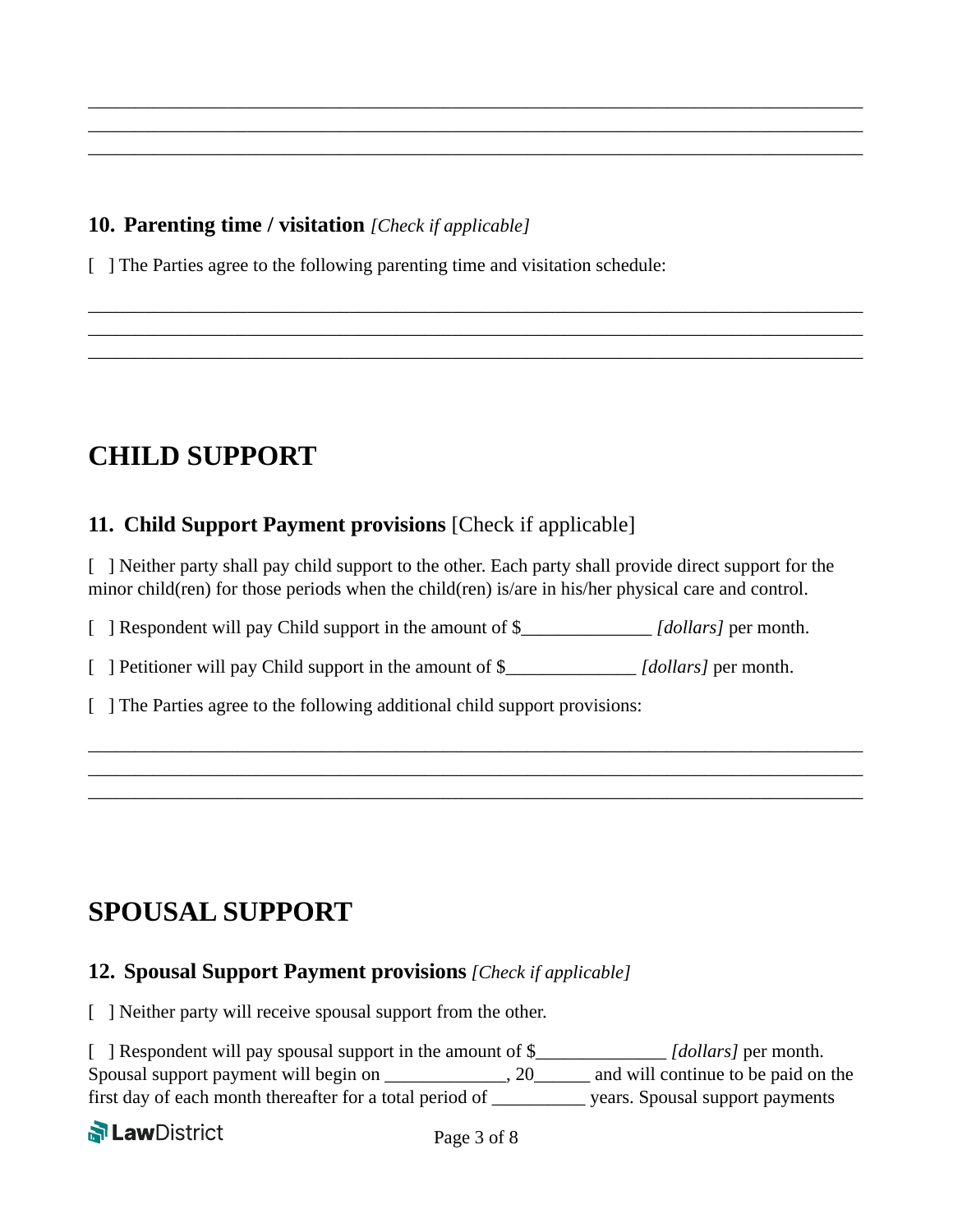shall automatically terminate upon the final payment hereunder, Petitioner remarriage or the death of either party.

[ ] Petitioner will pay spousal support in the amount of \$\_\_\_\_\_\_\_\_\_\_\_\_\_\_ *[dollars]* per month. Spousal support payment will begin on \_\_\_\_\_\_\_\_\_\_\_, 20\_\_\_\_\_\_ and will continue to be paid on the first day of each month thereafter for a total period of \_\_\_\_\_\_\_\_\_\_ years. Spousal support payments shall automatically terminate upon the final payment hereunder, Respondent remarriage or the death of either party.

# **DISTRIBUTION OF PROPERTY**

**13. Marital Home** *[Check if applicable]*

[ ] The Parties do **not** own Marital Home.

[ ] The Parties own the real property located at [address], (hereinafter, the "Marital Home"). The Parties agree as follows:

[ ] The Petitioner will be the sole owner of the Marital Home. The Respondent will transfer and release any and all rights, title, claims, and interests to the Marital Home.

[ ] The Respondent will be the sole owner of the Marital Home. The Petitioner will transfer and release any and all rights, title, claims, and interests to the Marital Home.

[ ] The Parties will have joint ownership of the real property and the Petitioner will reside in the Marital Home.

[ ] The Parties will have joint ownership of the real property and the Respondent will reside in the Marital Home.

[ ] The Parties will place the Marital Home up for sale.

[ ] The net proceeds from the sale of the Marital Home will be divided between the Parties as follows:

The Petitioner will receive  $\%$  of the net proceeds.

The Respondent will receive \_\_\_\_\_\_\_ % of the net proceeds.

## **14. Mortgage of Marital Home** *[Check if applicable]*

[ ] The Parties will share responsibility for payment of the monthly mortgage payment on the Marital Home as follows: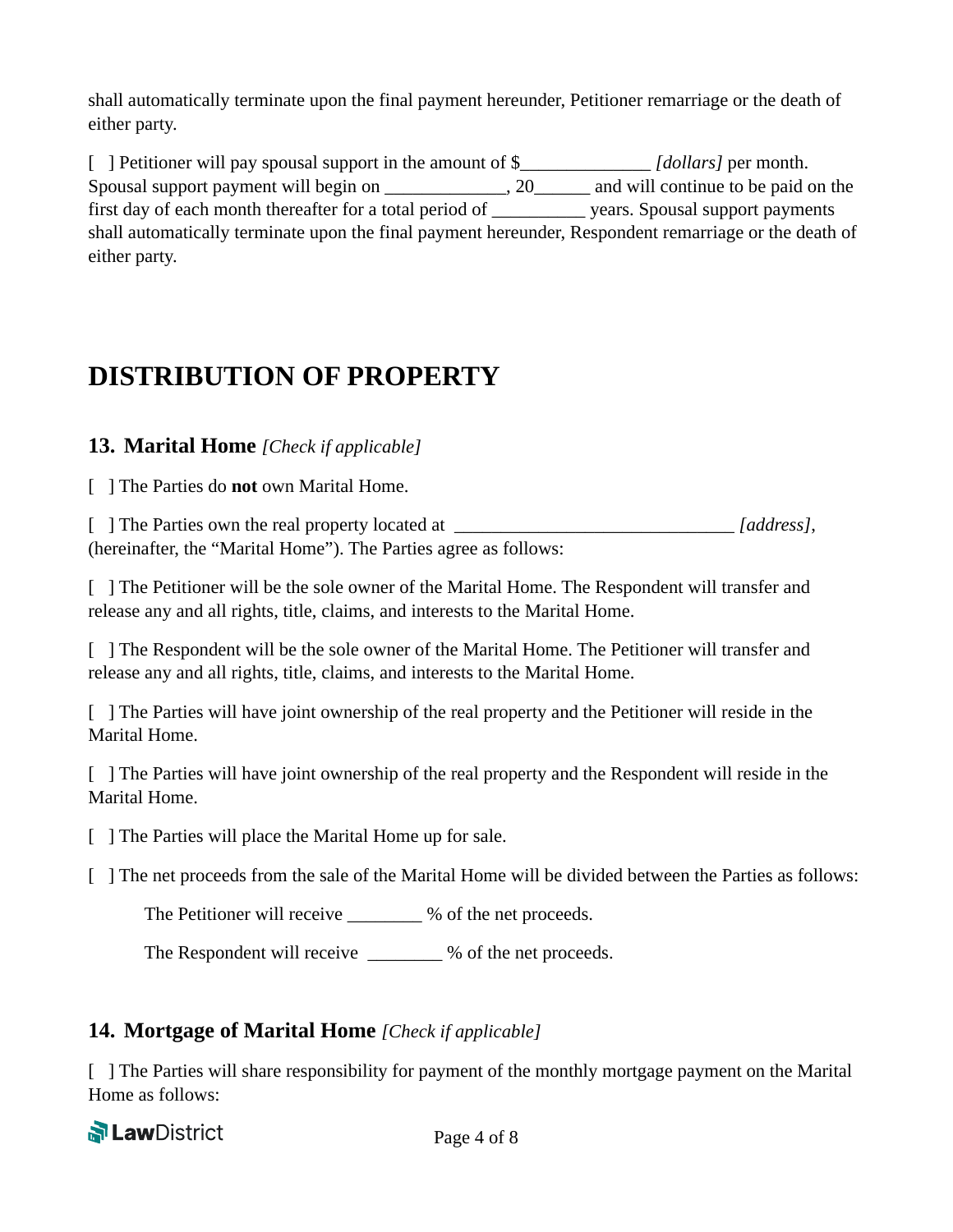[ ] The Petitioner will pay \_\_\_\_\_\_\_\_ % of the monthly mortgage payment.

[ ] The Respondent will pay \_\_\_\_\_\_\_\_ % of the monthly mortgage payment.

## **15. Other Real Estate Properties** *[Check if applicable]*

[ ] The Parties do **not** own other real estate properties.

 $\lceil \quad \rceil$  The Parties currently own the real estate property located at  $\lceil \quad \rceil$ *[address]* (hereinafter, the "Property"). The Parties agree as follows:

[ ] The Petitioner will be the sole owner of the Property. The Respondent will transfer and release any and all rights, title, claims, and interests to the Property.

[ ] The Respondent will be the sole owner of the Property. The Petitioner will transfer and release any and all rights, title, claims, and interests to the Property.

[ ] The Parties will have joint ownership of the Property.

[ ] The Parties will place the Property up for sale.

[ ] The net proceeds from the sale of the Property will be divided between the Parties as follows:

The Petitioner will receive \_\_\_\_\_\_\_\_ % of the net proceeds.

The Respondent will receive  $\%$  of the net proceeds.

## **16. Personal Property** *[Check if applicable]*

[ ] The Parties acknowledge that there has been a full and satisfactory division of all personal property owned by them (as marital property or separate property), and each party is currently in their possession. Accordingly, neither party makes any claim to any personal property in the possession of the other party. A list of the personal property distribution is attached hereto as Exhibit A.

\_\_\_\_\_\_\_\_\_\_\_\_\_\_\_\_\_\_\_\_\_\_\_\_\_\_\_\_\_\_\_\_\_\_\_\_\_\_\_\_\_\_\_\_\_\_\_\_\_\_\_\_\_\_\_\_\_\_\_\_\_\_\_\_\_\_\_\_\_\_\_\_\_\_\_\_\_\_\_\_\_\_\_ \_\_\_\_\_\_\_\_\_\_\_\_\_\_\_\_\_\_\_\_\_\_\_\_\_\_\_\_\_\_\_\_\_\_\_\_\_\_\_\_\_\_\_\_\_\_\_\_\_\_\_\_\_\_\_\_\_\_\_\_\_\_\_\_\_\_\_\_\_\_\_\_\_\_\_\_\_\_\_\_\_\_\_ \_\_\_\_\_\_\_\_\_\_\_\_\_\_\_\_\_\_\_\_\_\_\_\_\_\_\_\_\_\_\_\_\_\_\_\_\_\_\_\_\_\_\_\_\_\_\_\_\_\_\_\_\_\_\_\_\_\_\_\_\_\_\_\_\_\_\_\_\_\_\_\_\_\_\_\_\_\_\_\_\_\_\_

[ ] The Parties agree to divide all personal property as provided below:

## **17. Vehicles** *[Check if applicable]*

[ ] The Parties do **not** own any vehicle.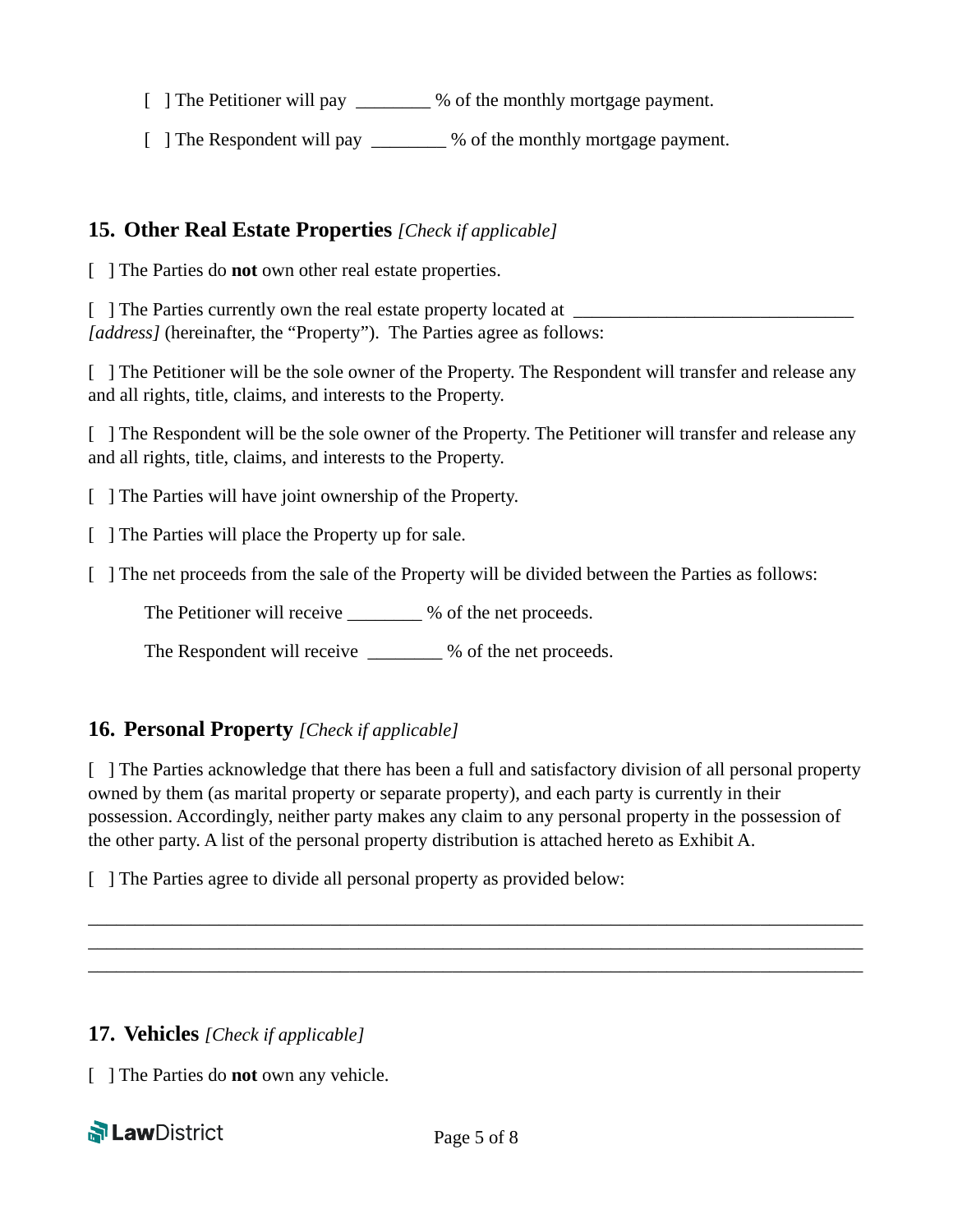#### **18. Bank and/or other Financial Accounts** *[Check if applicable]*

- [ ] The Parties do **not** have joint bank accounts or other financial accounts.
- [ ] The Parties agree to divide all bank accounts and other financial accounts as provided below:

\_\_\_\_\_\_\_\_\_\_\_\_\_\_\_\_\_\_\_\_\_\_\_\_\_\_\_\_\_\_\_\_\_\_\_\_\_\_\_\_\_\_\_\_\_\_\_\_\_\_\_\_\_\_\_\_\_\_\_\_\_\_\_\_\_\_\_\_\_\_\_\_\_\_\_\_\_\_\_\_\_\_\_ \_\_\_\_\_\_\_\_\_\_\_\_\_\_\_\_\_\_\_\_\_\_\_\_\_\_\_\_\_\_\_\_\_\_\_\_\_\_\_\_\_\_\_\_\_\_\_\_\_\_\_\_\_\_\_\_\_\_\_\_\_\_\_\_\_\_\_\_\_\_\_\_\_\_\_\_\_\_\_\_\_\_\_ \_\_\_\_\_\_\_\_\_\_\_\_\_\_\_\_\_\_\_\_\_\_\_\_\_\_\_\_\_\_\_\_\_\_\_\_\_\_\_\_\_\_\_\_\_\_\_\_\_\_\_\_\_\_\_\_\_\_\_\_\_\_\_\_\_\_\_\_\_\_\_\_\_\_\_\_\_\_\_\_\_\_\_

\_\_\_\_\_\_\_\_\_\_\_\_\_\_\_\_\_\_\_\_\_\_\_\_\_\_\_\_\_\_\_\_\_\_\_\_\_\_\_\_\_\_\_\_\_\_\_\_\_\_\_\_\_\_\_\_\_\_\_\_\_\_\_\_\_\_\_\_\_\_\_\_\_\_\_\_\_\_\_\_\_\_\_ \_\_\_\_\_\_\_\_\_\_\_\_\_\_\_\_\_\_\_\_\_\_\_\_\_\_\_\_\_\_\_\_\_\_\_\_\_\_\_\_\_\_\_\_\_\_\_\_\_\_\_\_\_\_\_\_\_\_\_\_\_\_\_\_\_\_\_\_\_\_\_\_\_\_\_\_\_\_\_\_\_\_\_ \_\_\_\_\_\_\_\_\_\_\_\_\_\_\_\_\_\_\_\_\_\_\_\_\_\_\_\_\_\_\_\_\_\_\_\_\_\_\_\_\_\_\_\_\_\_\_\_\_\_\_\_\_\_\_\_\_\_\_\_\_\_\_\_\_\_\_\_\_\_\_\_\_\_\_\_\_\_\_\_\_\_\_

\_\_\_\_\_\_\_\_\_\_\_\_\_\_\_\_\_\_\_\_\_\_\_\_\_\_\_\_\_\_\_\_\_\_\_\_\_\_\_\_\_\_\_\_\_\_\_\_\_\_\_\_\_\_\_\_\_\_\_\_\_\_\_\_\_\_\_\_\_\_\_\_\_\_\_\_\_\_\_\_\_\_\_ \_\_\_\_\_\_\_\_\_\_\_\_\_\_\_\_\_\_\_\_\_\_\_\_\_\_\_\_\_\_\_\_\_\_\_\_\_\_\_\_\_\_\_\_\_\_\_\_\_\_\_\_\_\_\_\_\_\_\_\_\_\_\_\_\_\_\_\_\_\_\_\_\_\_\_\_\_\_\_\_\_\_\_ \_\_\_\_\_\_\_\_\_\_\_\_\_\_\_\_\_\_\_\_\_\_\_\_\_\_\_\_\_\_\_\_\_\_\_\_\_\_\_\_\_\_\_\_\_\_\_\_\_\_\_\_\_\_\_\_\_\_\_\_\_\_\_\_\_\_\_\_\_\_\_\_\_\_\_\_\_\_\_\_\_\_\_

#### **19. Debts** *[Check if applicable]*

[ ] The Parties agree to divide all debts of the parties as provided below:

## **20. Payment to balance division** *[Check if applicable]*

[ ] To achieve and equal division of the marital property, \_\_\_\_\_\_\_\_\_\_\_\_\_\_\_\_\_\_\_\_\_ will pay to \_\_\_\_\_\_\_\_\_\_\_\_\_\_\_\_\_\_\_\_, on or before \_\_\_\_\_\_\_\_\_\_\_\_\_\_\_\_*[date]*, the amount of \$\_\_\_\_\_\_\_\_\_\_\_\_\_\_ *[dollars]*. If however, this sum is not paid in full on or before the due date, \_\_\_\_\_\_\_\_\_\_\_\_\_\_\_\_\_\_\_\_ will pay interest at the rate of ten percent (10%) annually from the due date to the date of payment.

# **ADDITIONAL PROVISIONS**

## **21. Additional provisions** *[Check if applicable]*

[ ] The Parties agree to the following additional provisions: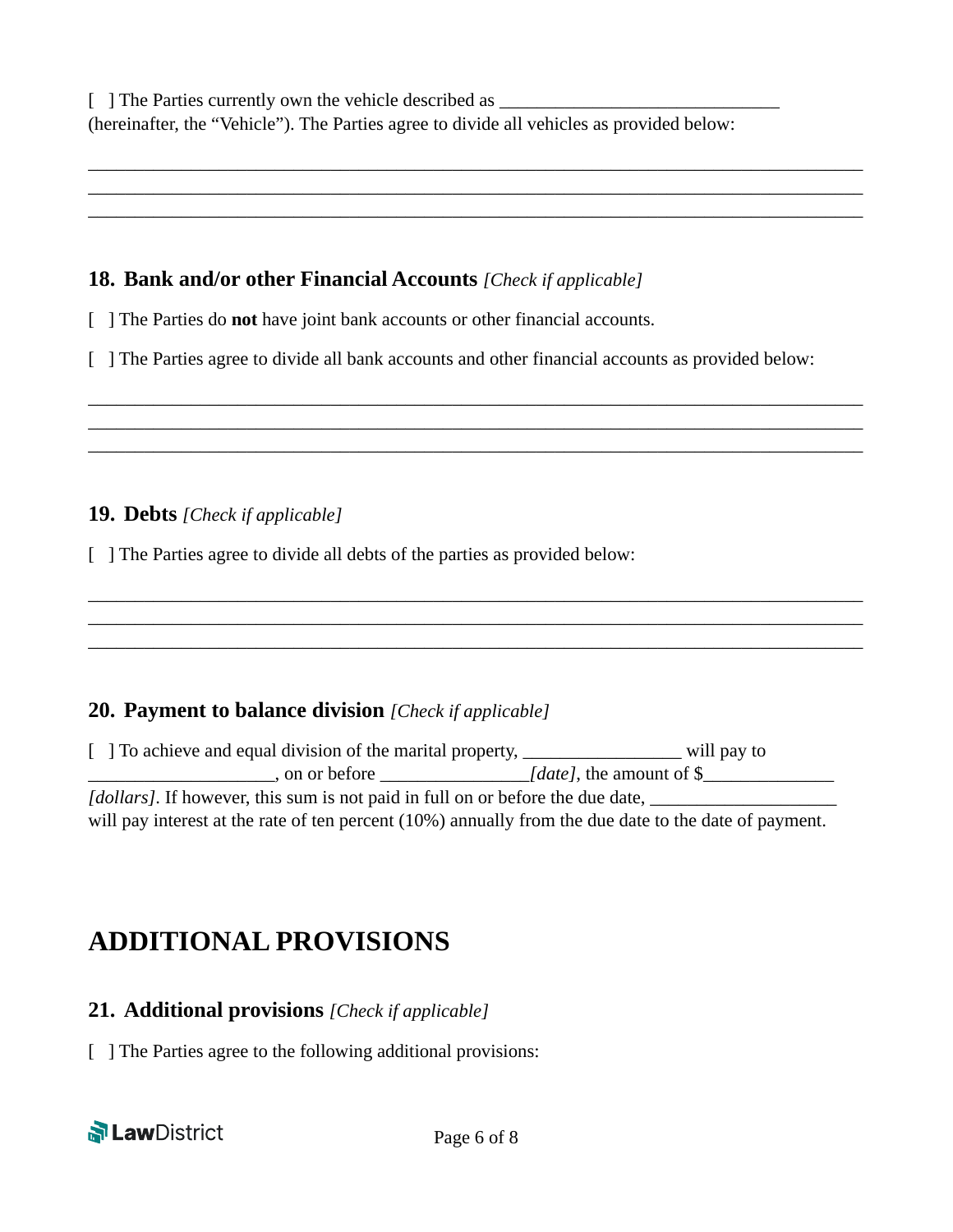# **LEGAL COSTS**

## **22. Attorney's Fees** *[Check if applicable]*

[ ] Each party is solely responsible for paying their respective attorney's fees and costs incurred in connection with this agreement's negotiation and preparation.

\_\_\_\_\_\_\_\_\_\_\_\_\_\_\_\_\_\_\_\_\_\_\_\_\_\_\_\_\_\_\_\_\_\_\_\_\_\_\_\_\_\_\_\_\_\_\_\_\_\_\_\_\_\_\_\_\_\_\_\_\_\_\_\_\_\_\_\_\_\_\_\_\_\_\_\_\_\_\_\_\_\_\_ \_\_\_\_\_\_\_\_\_\_\_\_\_\_\_\_\_\_\_\_\_\_\_\_\_\_\_\_\_\_\_\_\_\_\_\_\_\_\_\_\_\_\_\_\_\_\_\_\_\_\_\_\_\_\_\_\_\_\_\_\_\_\_\_\_\_\_\_\_\_\_\_\_\_\_\_\_\_\_\_\_\_\_ \_\_\_\_\_\_\_\_\_\_\_\_\_\_\_\_\_\_\_\_\_\_\_\_\_\_\_\_\_\_\_\_\_\_\_\_\_\_\_\_\_\_\_\_\_\_\_\_\_\_\_\_\_\_\_\_\_\_\_\_\_\_\_\_\_\_\_\_\_\_\_\_\_\_\_\_\_\_\_\_\_\_\_ \_\_\_\_\_\_\_\_\_\_\_\_\_\_\_\_\_\_\_\_\_\_\_\_\_\_\_\_\_\_\_\_\_\_\_\_\_\_\_\_\_\_\_\_\_\_\_\_\_\_\_\_\_\_\_\_\_\_\_\_\_\_\_\_\_\_\_\_\_\_\_\_\_\_\_\_\_\_\_\_\_\_\_ \_\_\_\_\_\_\_\_\_\_\_\_\_\_\_\_\_\_\_\_\_\_\_\_\_\_\_\_\_\_\_\_\_\_\_\_\_\_\_\_\_\_\_\_\_\_\_\_\_\_\_\_\_\_\_\_\_\_\_\_\_\_\_\_\_\_\_\_\_\_\_\_\_\_\_\_\_\_\_\_\_\_\_ \_\_\_\_\_\_\_\_\_\_\_\_\_\_\_\_\_\_\_\_\_\_\_\_\_\_\_\_\_\_\_\_\_\_\_\_\_\_\_\_\_\_\_\_\_\_\_\_\_\_\_\_\_\_\_\_\_\_\_\_\_\_\_\_\_\_\_\_\_\_\_\_\_\_\_\_\_\_\_\_\_\_\_ \_\_\_\_\_\_\_\_\_\_\_\_\_\_\_\_\_\_\_\_\_\_\_\_\_\_\_\_\_\_\_\_\_\_\_\_\_\_\_\_\_\_\_\_\_\_\_\_\_\_\_\_\_\_\_\_\_\_\_\_\_\_\_\_\_\_\_\_\_\_\_\_\_\_\_\_\_\_\_\_\_\_\_

[ ] In the event of any dispute between the Parties concerning the terms and provisions of this Agreement, the party prevailing in such dispute shall be entitled to collect from the other party all costs incurred in such dispute, including reasonable attorneys' fees.

# **LEGAL INTERPRETATION**

## **23. Governing law** *[Check if applicable]*

[ ] This Agreement shall be construed according to the laws of the State of as an agreement made and to be performed within said State.

## **ENTIRE AGREEMENT**

## **24. Entire agreement** *[Check if applicable]*

[ ] This Agreement contains the entire understanding of the Parties who hereby acknowledge that there have been and are no prior or other agreements, representations, warranties, covenants, or undertakings other than those expressly set forth herein.